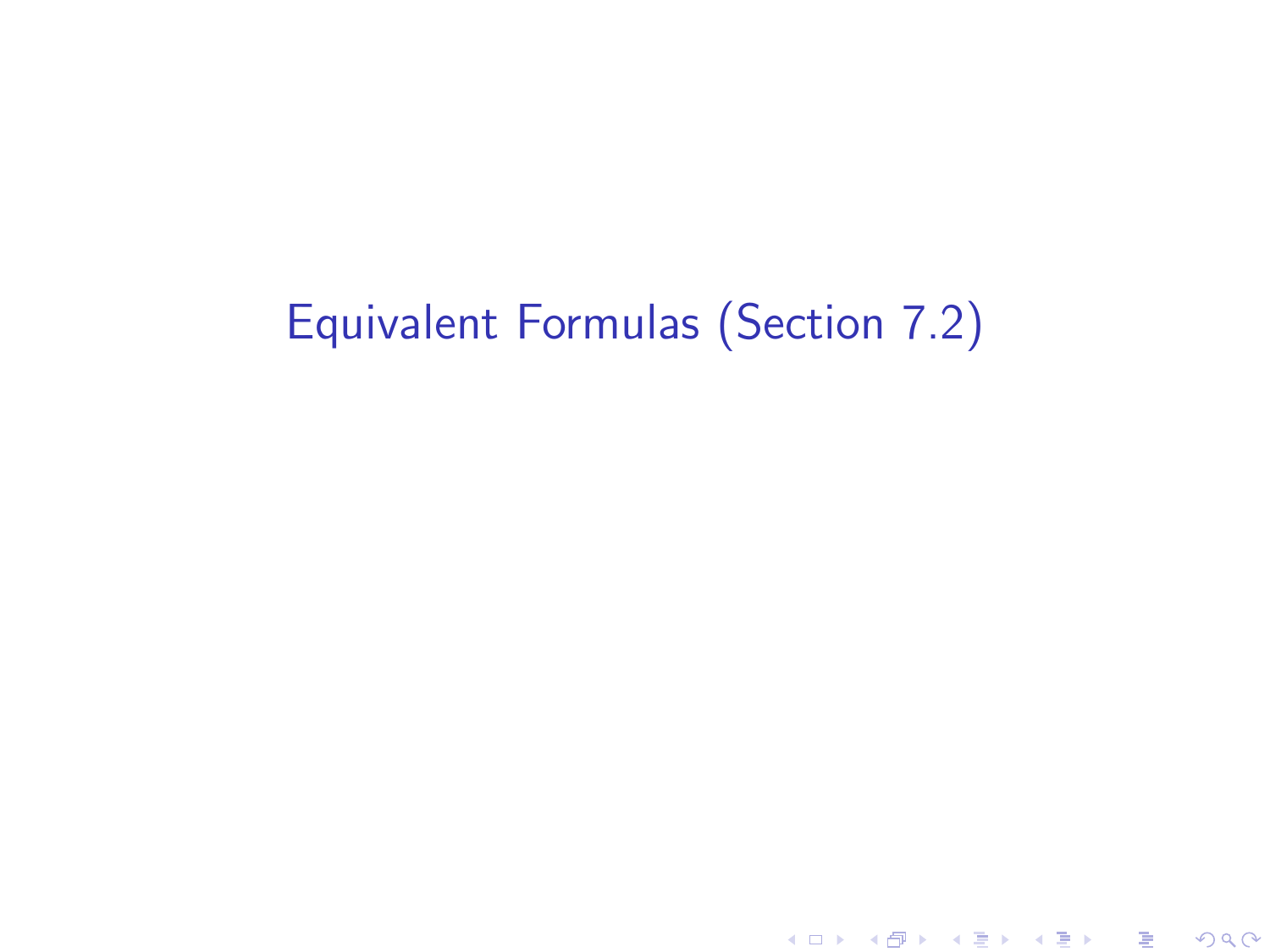### **Equivalence**

• Two wffs A and B are equivalent, written  $A \equiv B$ , if they have the same truth value for every interpretation.

K ロ ▶ K 個 ▶ K 할 ▶ K 할 ▶ 이 할 → 9 Q Q →

• Property:  $A \equiv B$  iff  $A \rightarrow B$  and  $B \rightarrow A$  are both valid.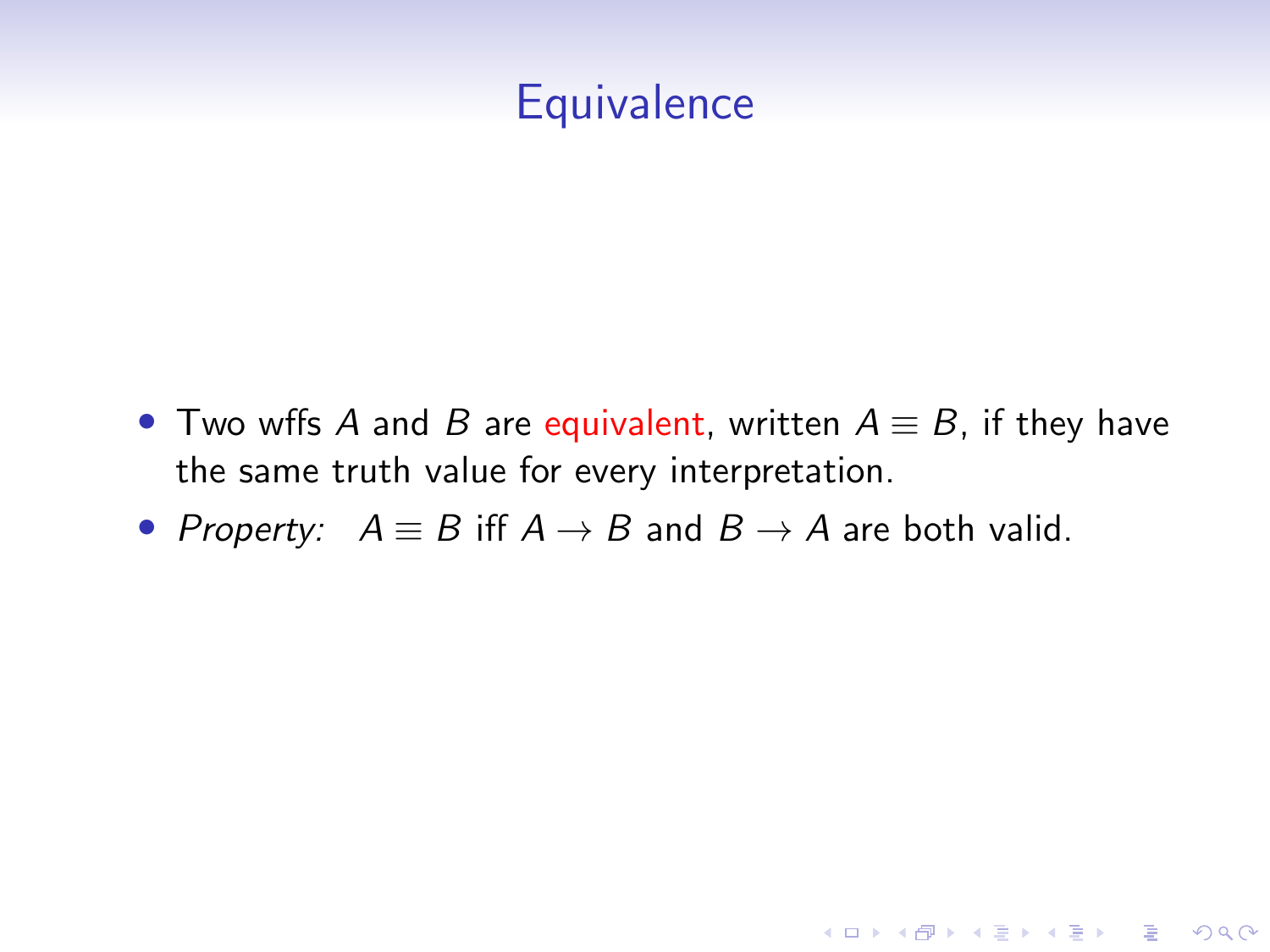### First-Order Equivalence

- Propositional equivalence gives rise to first-order equivalence.
- In other words, if two propositional wffs are equivalent and each occurrence of a propositional variable is replaced by a first order wff, then the resulting two first order wffs, called instances, are equivalent.
- *Example:* We have  $\forall x \ p(x) \rightarrow \exists x \ p(x) \equiv \neg \forall x \ p(x) \lor \exists x \ p(x)$  because  $A \rightarrow B \equiv \neg A \vee B$ . So the first-order equivalence is an instance of the propositional equivalence by letting  $A = \forall x \ p(x)$  and  $B = \exists x \ p(x)$ .

**KORKAR KERKER SAGA**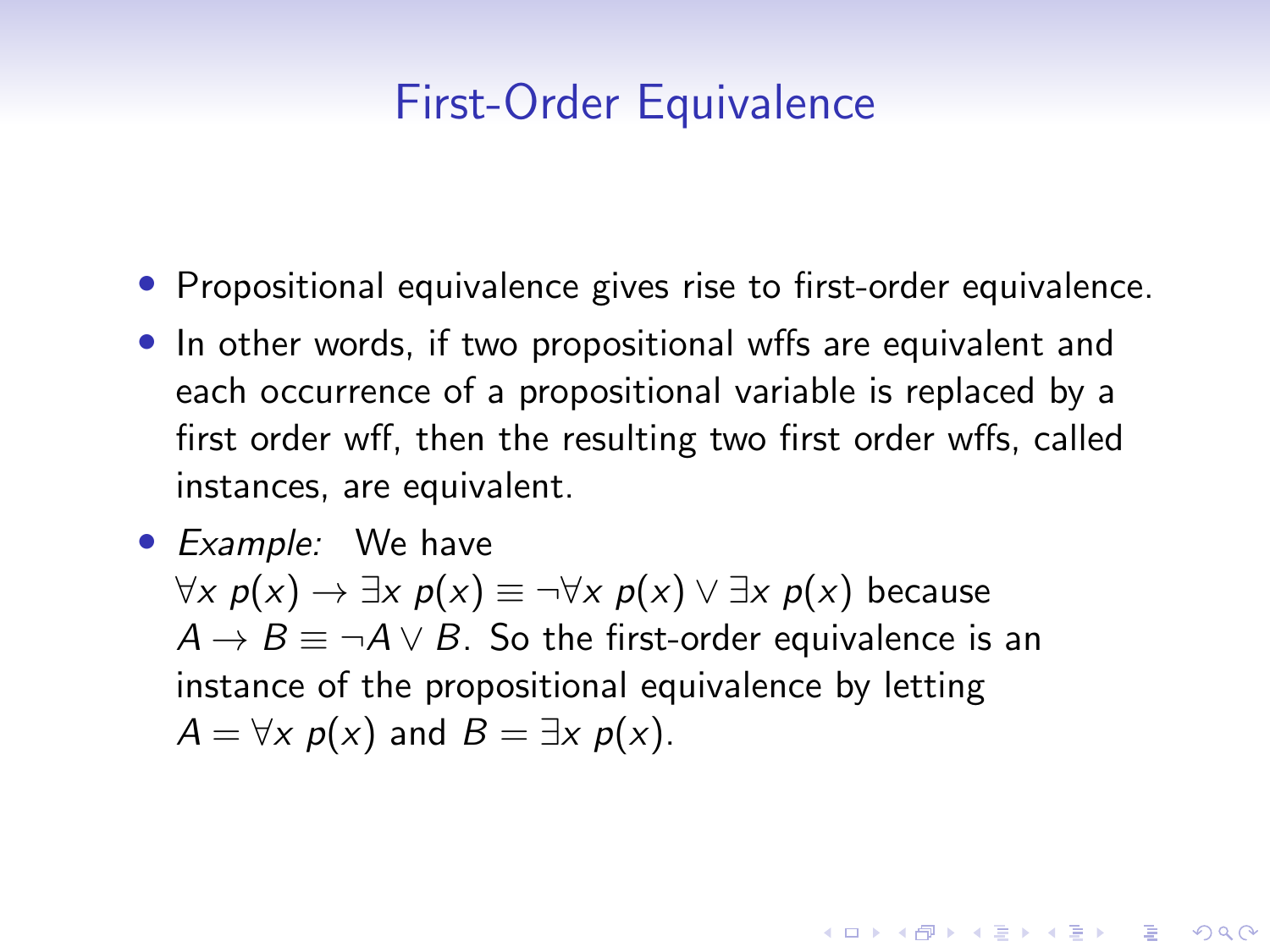# Basic Equivalences (1)

- (1)  $\neg \forall x \ W \equiv \exists x \neg W$  and  $\neg \exists x \ W \equiv \forall x \neg W$ .
- Proof: (of the second) Let I be an arbitrary interpretation with domain D. Then

¬∃x W is true for I iff ∃x W is false for I iff  $W(x/d)$  is false for I for all  $d \in D$ iff  $\neg W(x/d)$  is true for *I* for all  $d \in D$ iff  $\forall x \neg W$  is true for L.

**KORKARYKERKER POLO** 

• Since I was arbitrary, the wffs are equivalent. QED.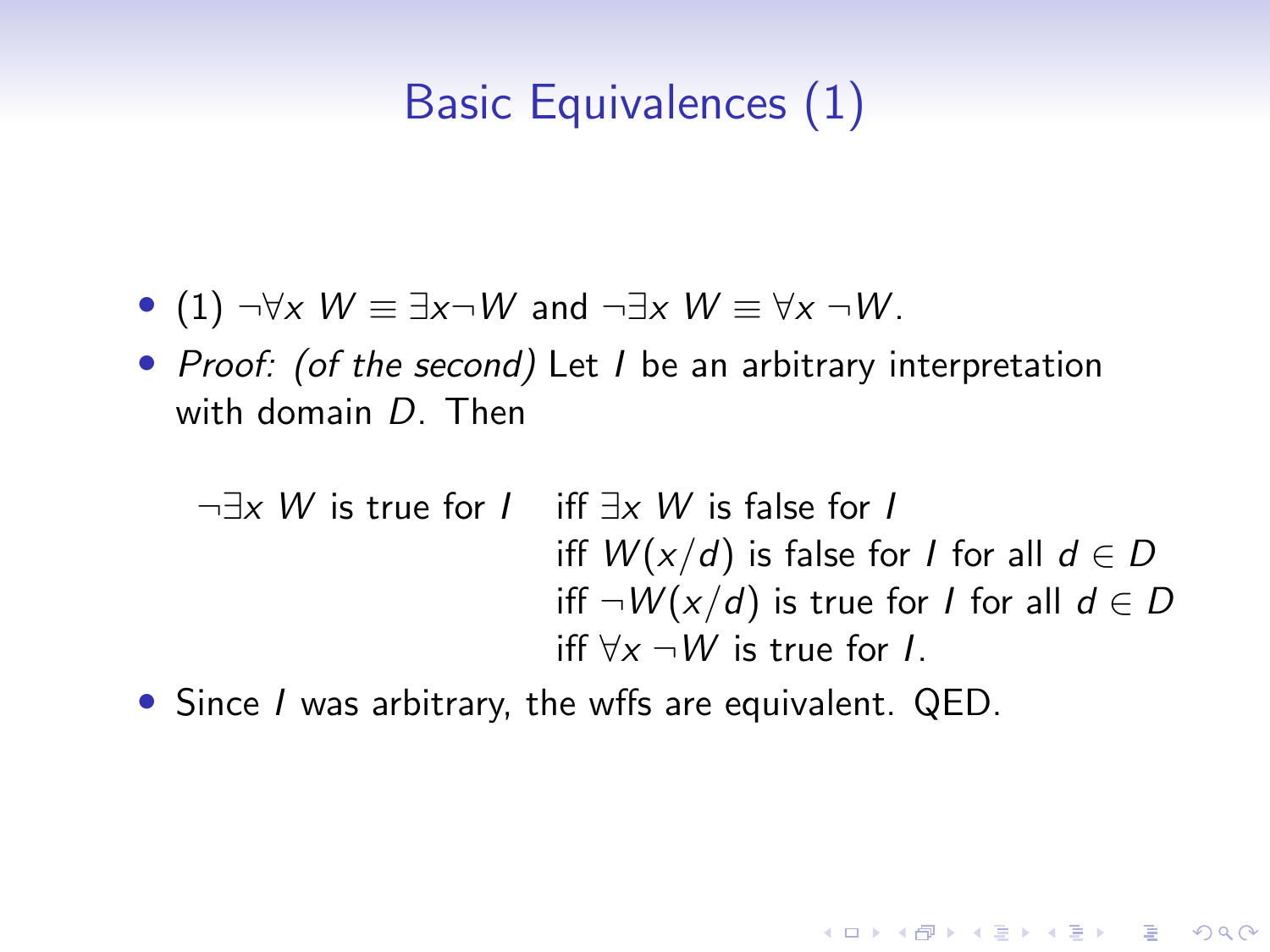# Basic Equivalences (2)

K ロ ▶ K 個 ▶ K 할 ▶ K 할 ▶ 이 할 → 9 Q Q →

- (2)  $\forall x \forall y \ W \equiv \forall y \forall x \ W$  and  $\exists x \exists y \ W \equiv \exists y \exists x \ W$ .
- Proof: Left as an exercise for the reader.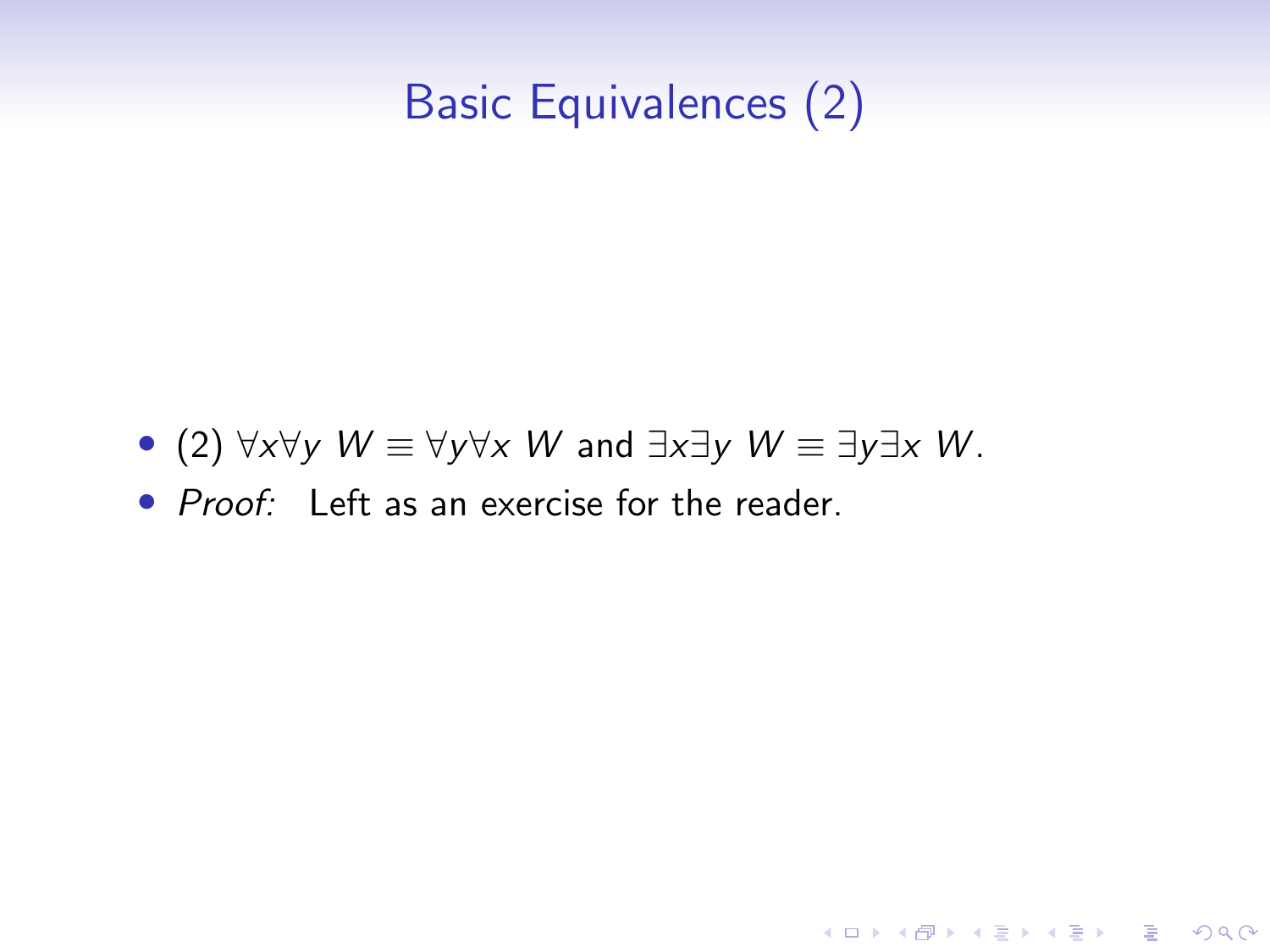# Basic Equivalences (3)

- (3)  $\exists x \ (A(x) \rightarrow B(x)) \equiv \forall x \ A(x) \rightarrow \exists x \ B(x)$
- Proof: Let I be an arbitrary interpretation with domain D. Assume LHS is true for *I*. Then  $A(c) \rightarrow B(c)$  is true for *I* for some  $c \in D$ . Consider the possible values of  $A(c)$ . If  $A(c)$  is true for I, the  $B(c)$  is true for I. So  $\exists x B(x)$  is true for I, which implies RHS is true for *I*. If  $A(c)$  is false for *I*, the  $\forall x A(X)$  is false for *I*, which implies RHS is true for *I*. So  $L$ HS  $\rightarrow$  LHS is valid. Converse proof is left as an exercise.

**KORKAR KERKER SAGA**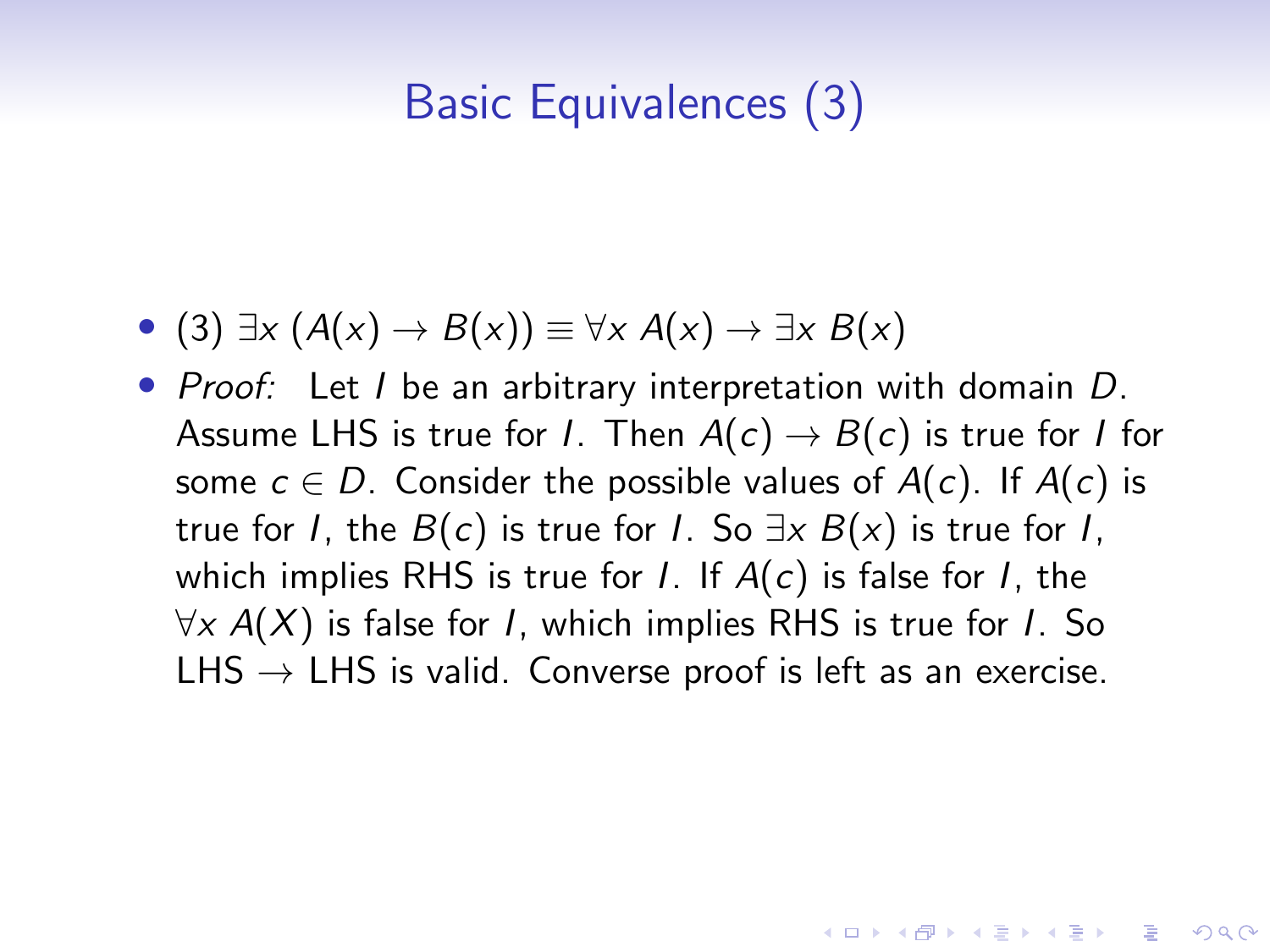# Basic Equivalences (4)

• (4)  $\exists x \ (A(x) \lor B(x)) \equiv \exists x \ A(x) \lor \exists x \ B(x)$ 

• Proof:

$$
\exists x (A(x) \lor B(x)) \equiv \exists x (\neg A(x) \to B(x)) \quad \text{(instance of prop wff)}
$$
\n
$$
\equiv \forall x \neg A(x) \to \exists x B(x) \quad \text{(3)}
$$
\n
$$
\equiv \neg \exists x A(x) \to \exists x B(x) \quad \text{(1)}
$$
\n
$$
\equiv \exists x A(x) \lor \exists x B(x) \quad \text{(instance of prop wff)}
$$
\n
$$
\text{QED}
$$

K ロ ▶ K @ ▶ K 할 ▶ K 할 ▶ | 할 | © 9 Q @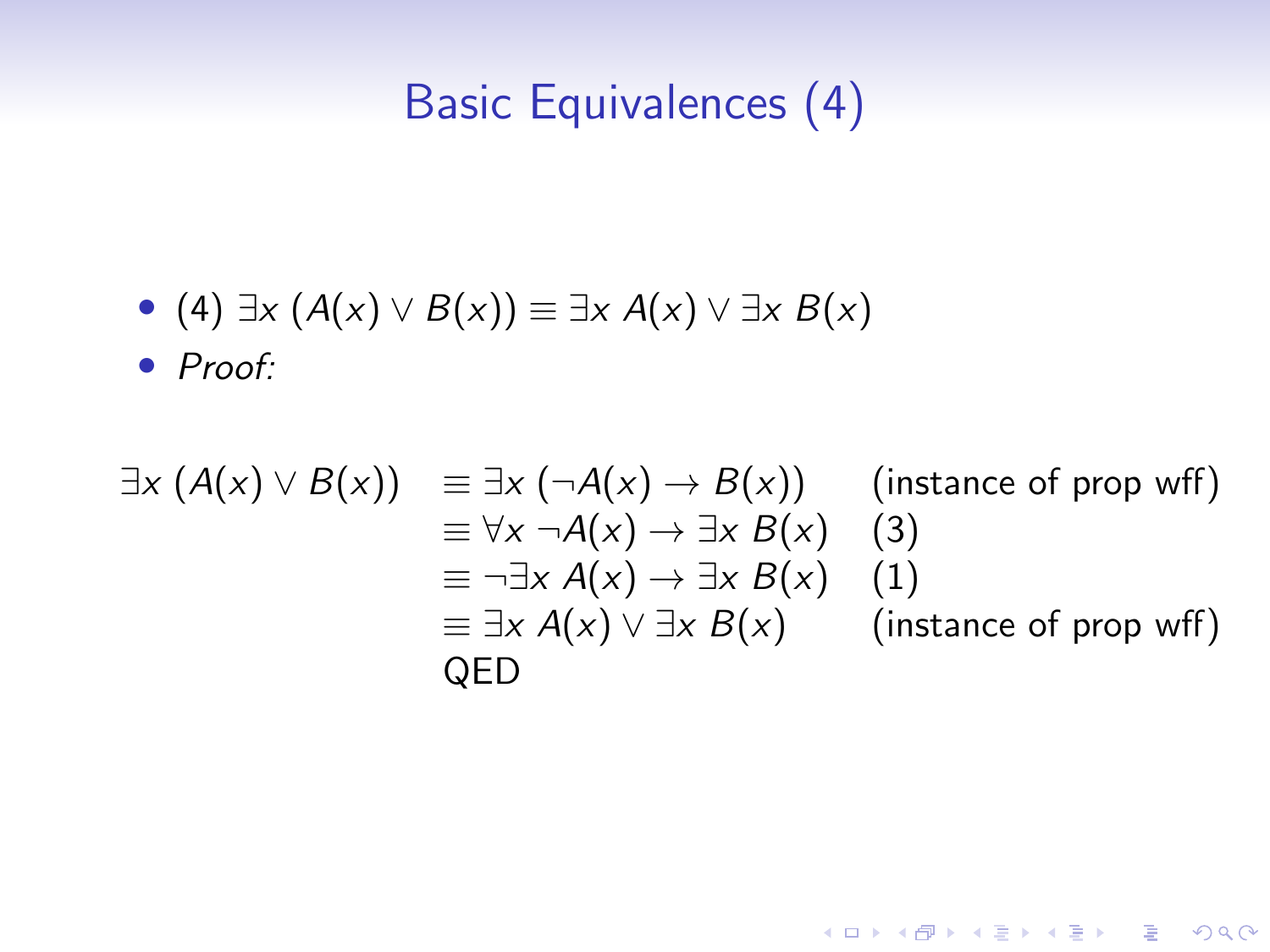# Basic Equivalences (5)

K ロ ▶ K 個 ▶ K 할 ▶ K 할 ▶ 이 할 → 9 Q Q →

- (5)  $\forall x (A(x) \land B(x)) \equiv \forall x A(x) \land \forall x B(x)$ .
- Proof: Left as an exercise for the reader.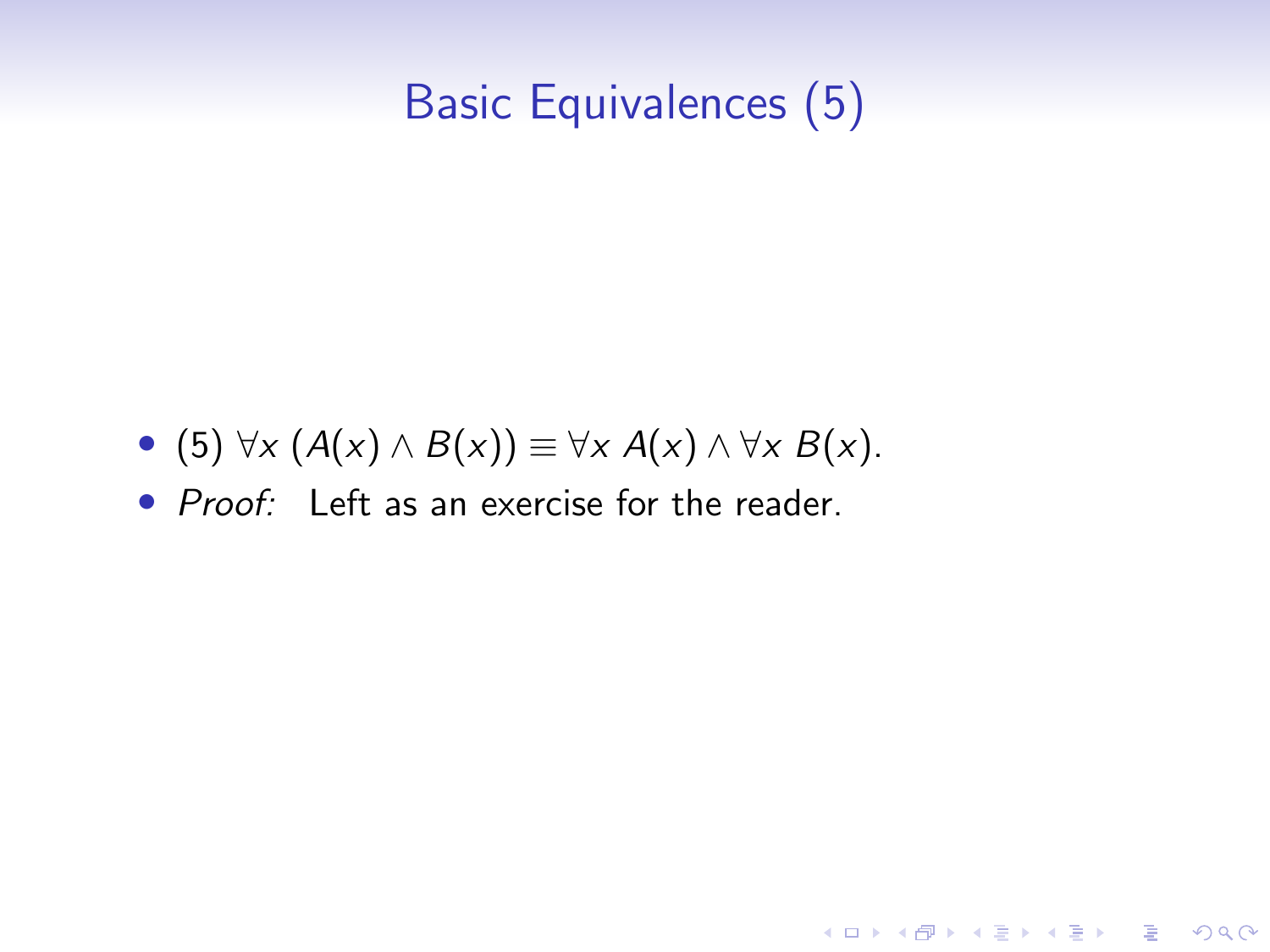# Restricted Equivalences (6)

• (6) (Renaming Variables) If y does not occur in  $W(x)$ , then  $\exists x W(x) \equiv \exists y W(y)$  and  $\forall x W(x) \equiv \forall y W(y)$ .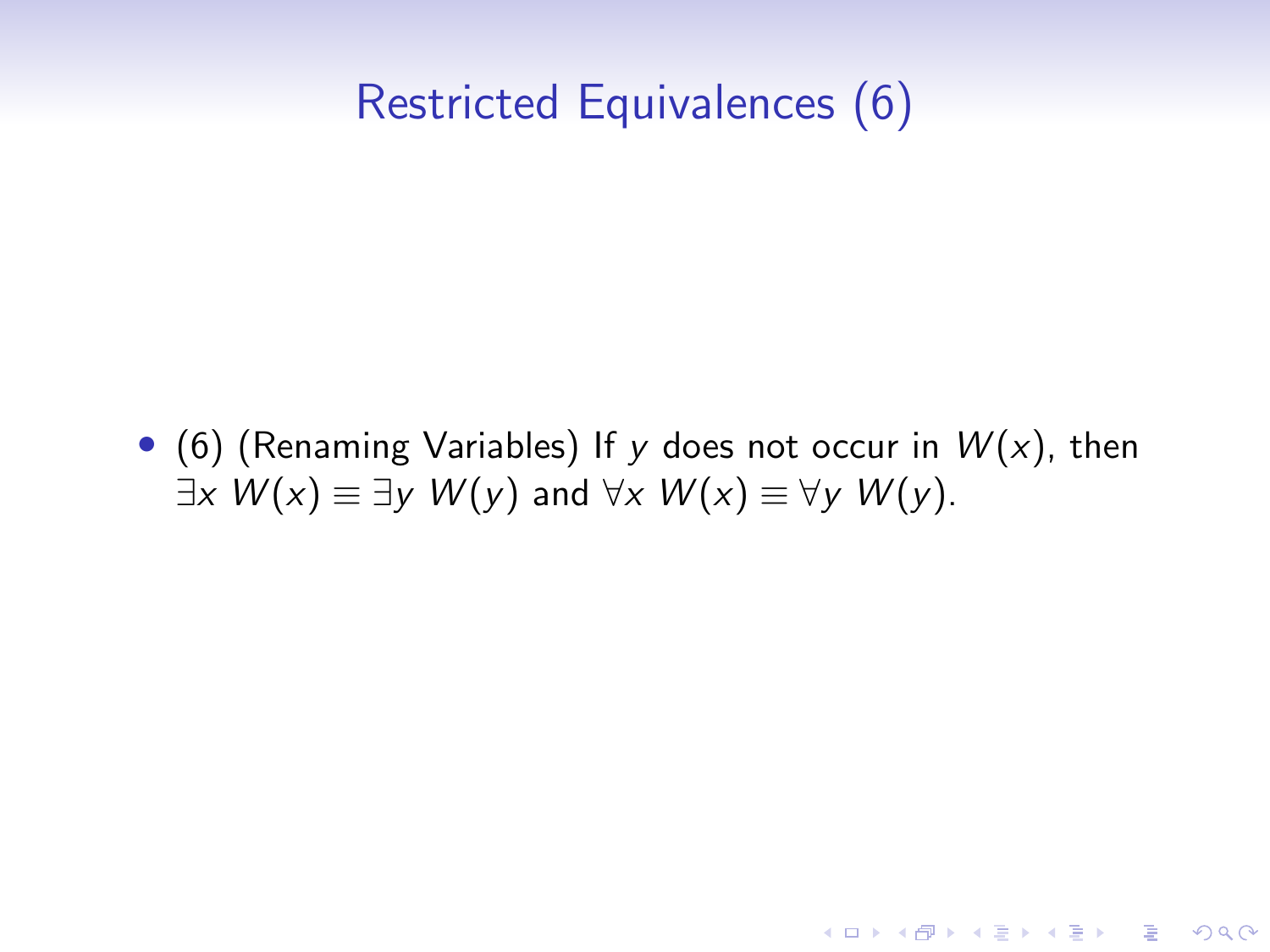## Restricted Equivalences (7)

#### • (7) If x does not occur free in  $C$ , then

- (a)  $\forall x \in C \equiv C$  and  $\exists x \in C \equiv C$
- (b)  $\forall x (C \vee A(x)) \equiv C \vee \forall x A(x)$  and  $\exists x (C \vee A(x)) \equiv C \vee \exists x A(x).$
- (c)  $\forall x (C \wedge A(x)) \equiv C \wedge \forall x A(x)$  and  $\exists x (C \wedge A(x)) \equiv C \wedge \exists x A(x).$
- (d)  $\forall x (C \rightarrow A(x)) \equiv C \rightarrow \forall x A(x)$  and  $\exists x (C \rightarrow A(x)) \equiv C \rightarrow \exists x A(x).$
- (e) Be careful with these:
	- $\forall x (A(x) \rightarrow C) \equiv \exists x A(x) \rightarrow C$ .
	- $\exists x (A(x) \rightarrow C) \equiv \forall x A(x) \rightarrow C$ .

**KORK EXTERNE PROVIDE**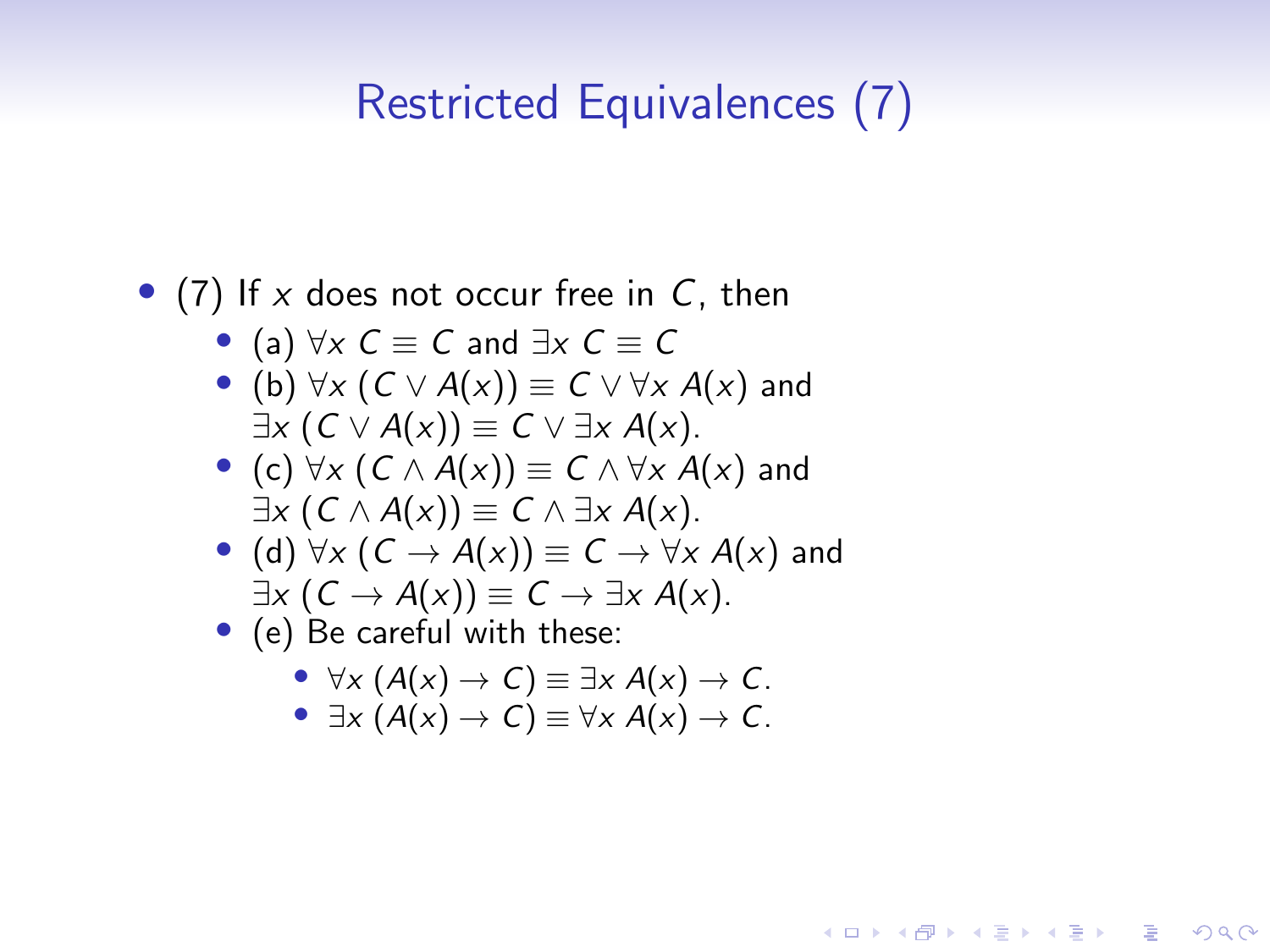### Normal Forms

A wff in prenex normal form has all quantifiers at the left end. For example:  $\exists x \forall y \ (p(x) \rightarrow q(y)).$ Prenex Normal Form Algorithm:

- Rename variables to get distinct quantifier names and distinct free variable names.
- Move quantifiers left using (1), (7b), (7c), (7d) and (7e).
- Example:

$$
q(x) \land \exists x (r(x) \rightarrow \neg \exists y p(x, y))
$$
  
\n
$$
\equiv q(x) \land \exists z (r(z) \rightarrow \neg \exists y p(z, y))
$$
 (rename)  
\n
$$
\equiv \exists z (q(x) \land (r(z) \rightarrow \neg \exists y p(z, y)))
$$
 (7b)  
\n
$$
\equiv \exists z (q(x) \land (r(z) \rightarrow \forall y \neg p(z, y)))
$$
 (1)  
\n
$$
\equiv \exists z (q(x) \land \forall y (r(z) \rightarrow \neg p(z, y)))
$$
 (7d)  
\n
$$
\equiv \exists z \forall y (q(x) \land (r(z) \rightarrow \neg p(z, y)))
$$
 (7b)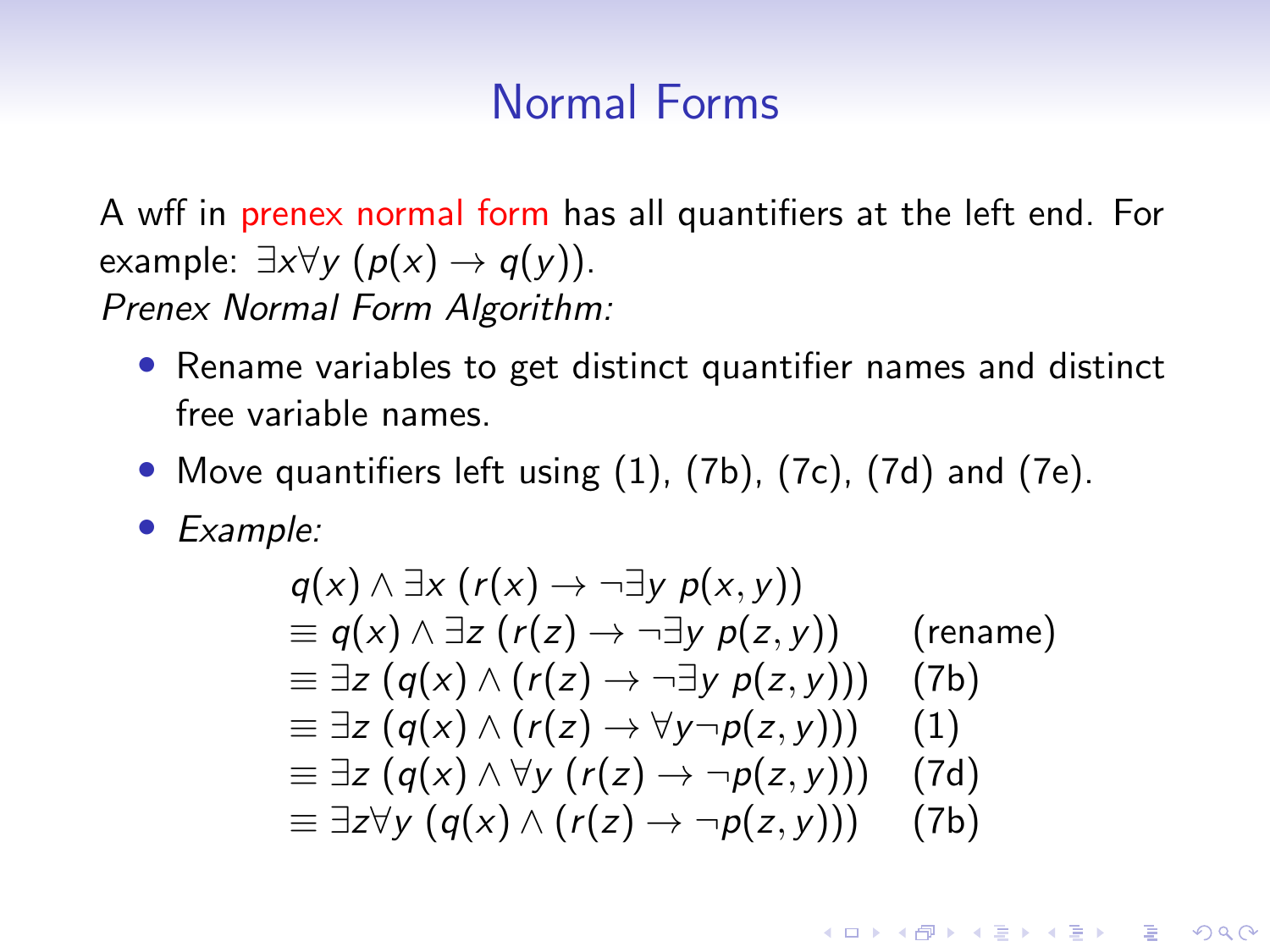# Prenex CNF/DNF

- A wff in prenex normal form is in prenex CNF (or prenex DNF) if the wff to the right of the quantifiers is in CNF (or DNF), where a literal is now either an atom or its negation.
- Example:  $p(x)$  and  $\neg p(x)$  are literals.
- Example:  $\exists z \forall y (q(x) \land (\neg r(z) \lor \neg p(z, y)))$  is a prenex CNF.

**KORKARYKERKER POLO** 

• Example:  $\exists z \forall y ((q(x) \land \neg r(z)) \lor (q(x) \land \neg p(z, y)))$  is a prenex DNF.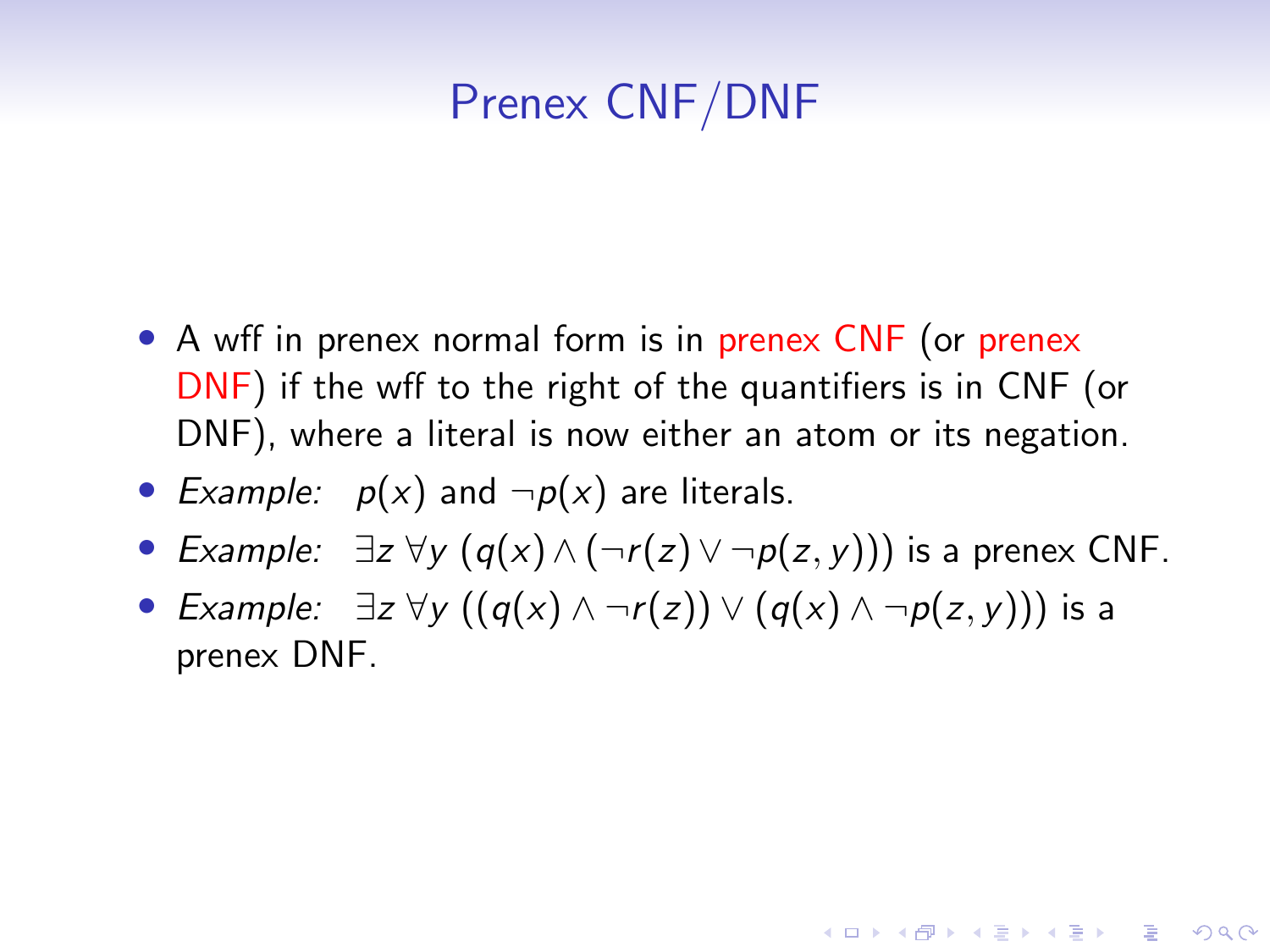## Prenex CNF/DNF Algorithm

- 1. Put wff in prenex normal form.
- 2. Remove  $\rightarrow$ .
- 3. Move  $\neg$  to the right to form literals.
- 4. Distribute ∨ over ∧ and/or ∧ over ∨ for desired form. Example:

$$
\forall x \forall y \exists z (q(x) \lor r(z, x) \rightarrow p(z, y)) \qquad \text{(prenex normal form)}
$$
\n
$$
\equiv \forall x \forall y \exists z (\neg (q(x) \lor r(z, x)) \lor p(z, y)) \qquad \text{(remove } \rightarrow \text{)}
$$
\n
$$
\equiv \forall x \forall y \exists z ((\neg q(x) \land \neg r(z, x)) \lor p(z, y)) \qquad \text{(move } \neg \text{ right)} \text{(prenex DNF)}
$$
\n
$$
\equiv \forall x \forall y \exists z ((\neg q(x) \lor p(z, y)) \qquad \text{(distribute)} \text{(prenex CNF)}
$$

K ロ ▶ K 個 ▶ K 할 ▶ K 할 ▶ 이 할 → 9 Q Q →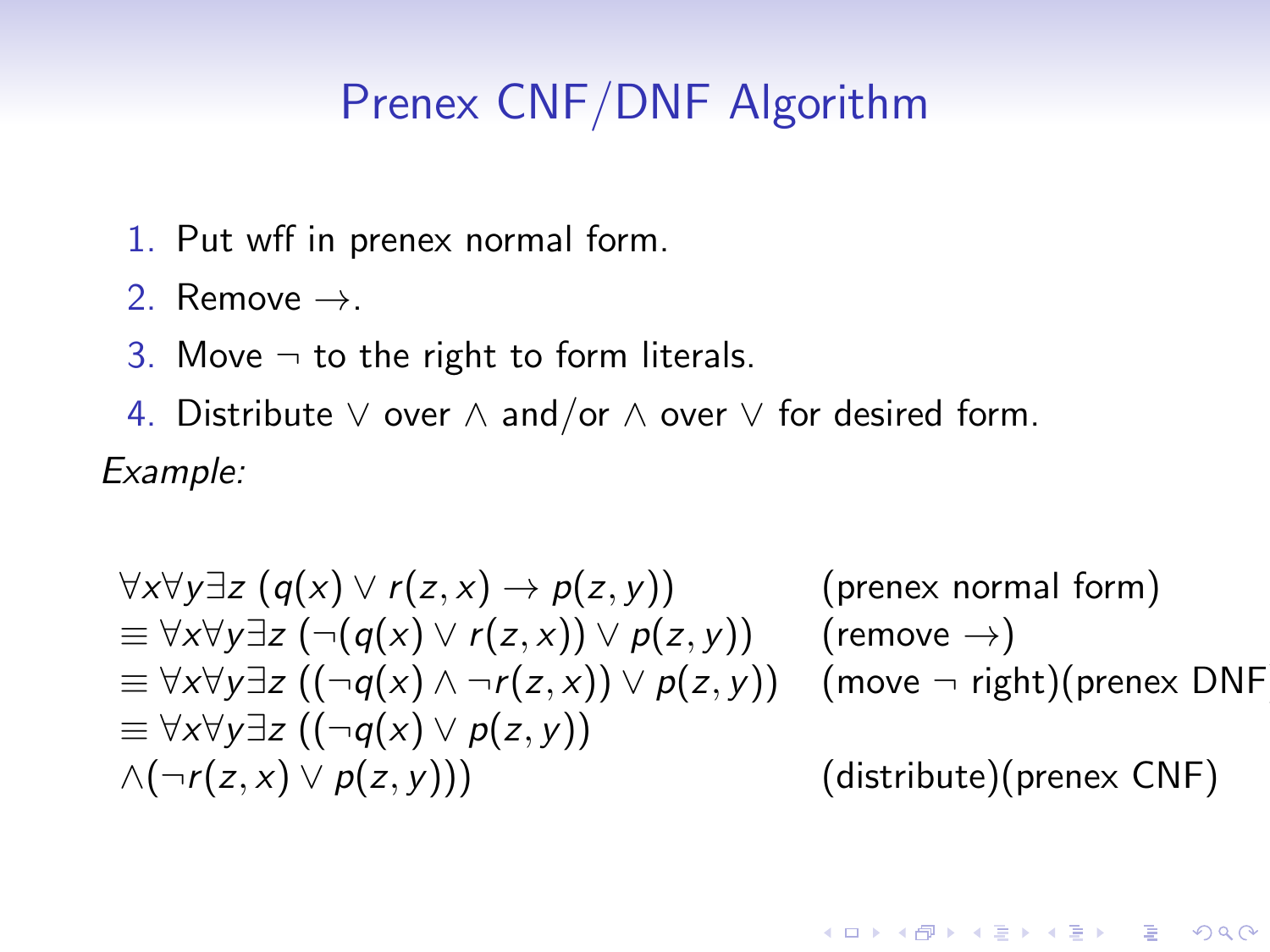# <span id="page-13-0"></span>Formalizing English Sentences

Some rules that usually work for English sentences are:

- $\forall x$  quantifies a conditional.
- $\exists x$  quantifies a conjunction.
- Use ∀x with conditional for "all", "every", and "only".
- Use ∃x with conjunction for "some", "there is", and "not all".
- Use  $\forall x$  with conditional or  $\neg \exists x$  with conjunction for "no A is B".
- Use  $\exists x$  with conjunction or  $\neg \forall x$  with conditional for "not all A's are B".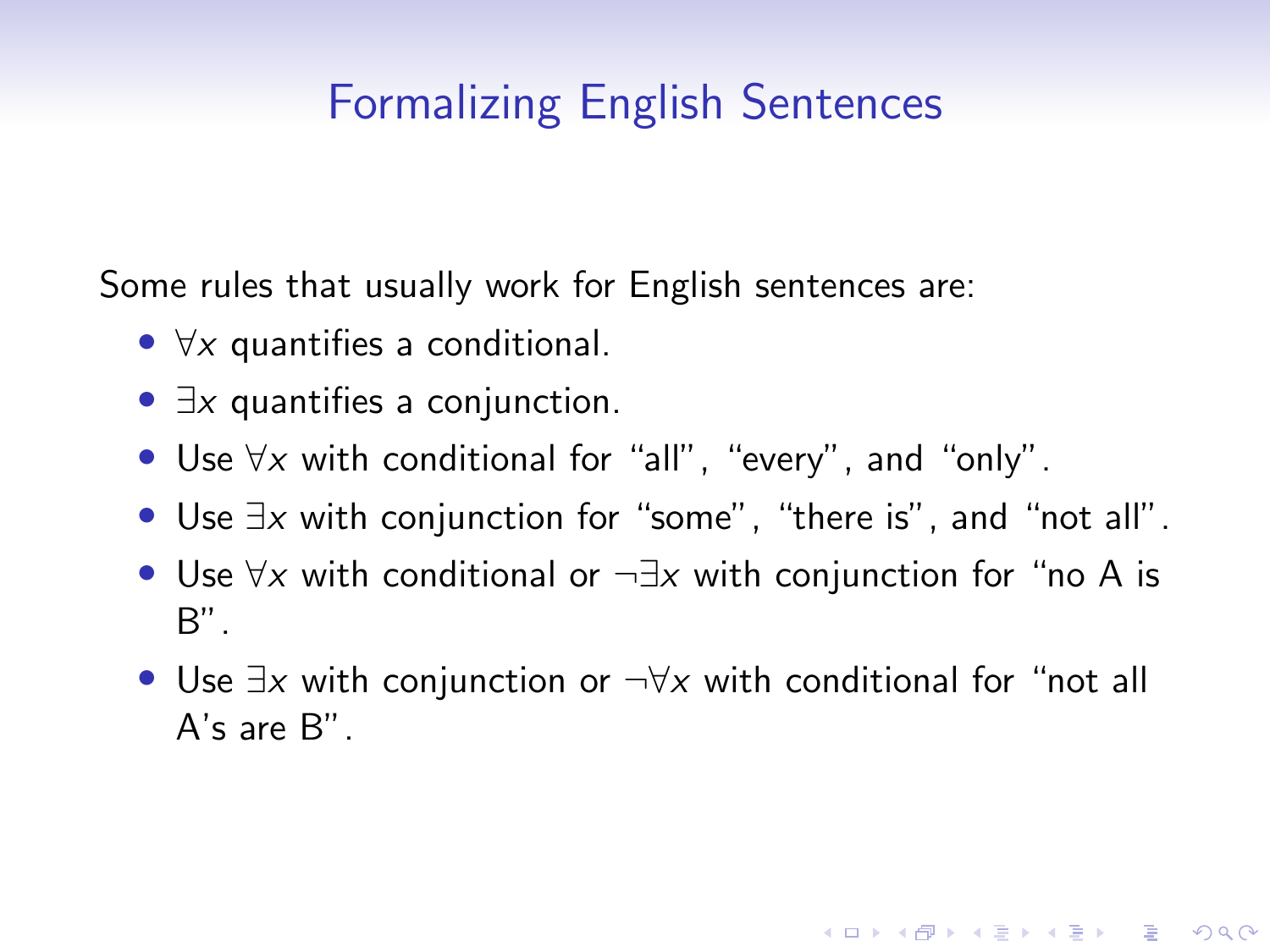<span id="page-14-0"></span>For a person x let  $c(x)$  mean x is a CS major and let  $s(x)$  mean x is smart. Then formalize each of the following sentences:

K ロ ▶ K 個 ▶ K 할 ▶ K 할 ▶ 이 할 → 9 Q Q →

1. All CS majors are smart.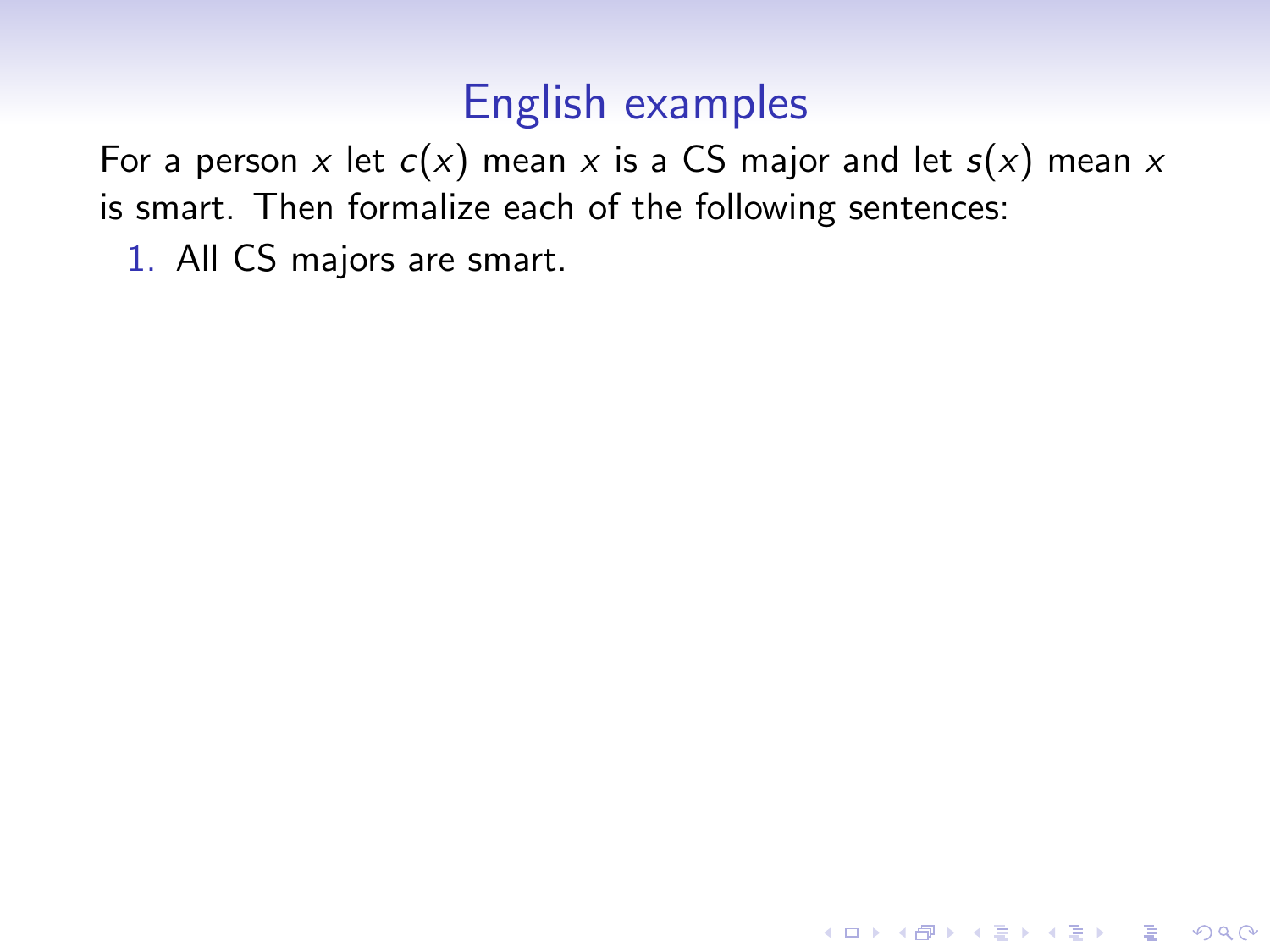For a person x let  $c(x)$  mean x is a CS major and let  $s(x)$  mean x is smart. Then formalize each of the following sentences:

K ロ ▶ K 個 ▶ K 할 ▶ K 할 ▶ 이 할 → 9 Q Q →

- 1. All CS majors are smart.
- 2. Solution:  $\forall x (c(x) \rightarrow s(x))$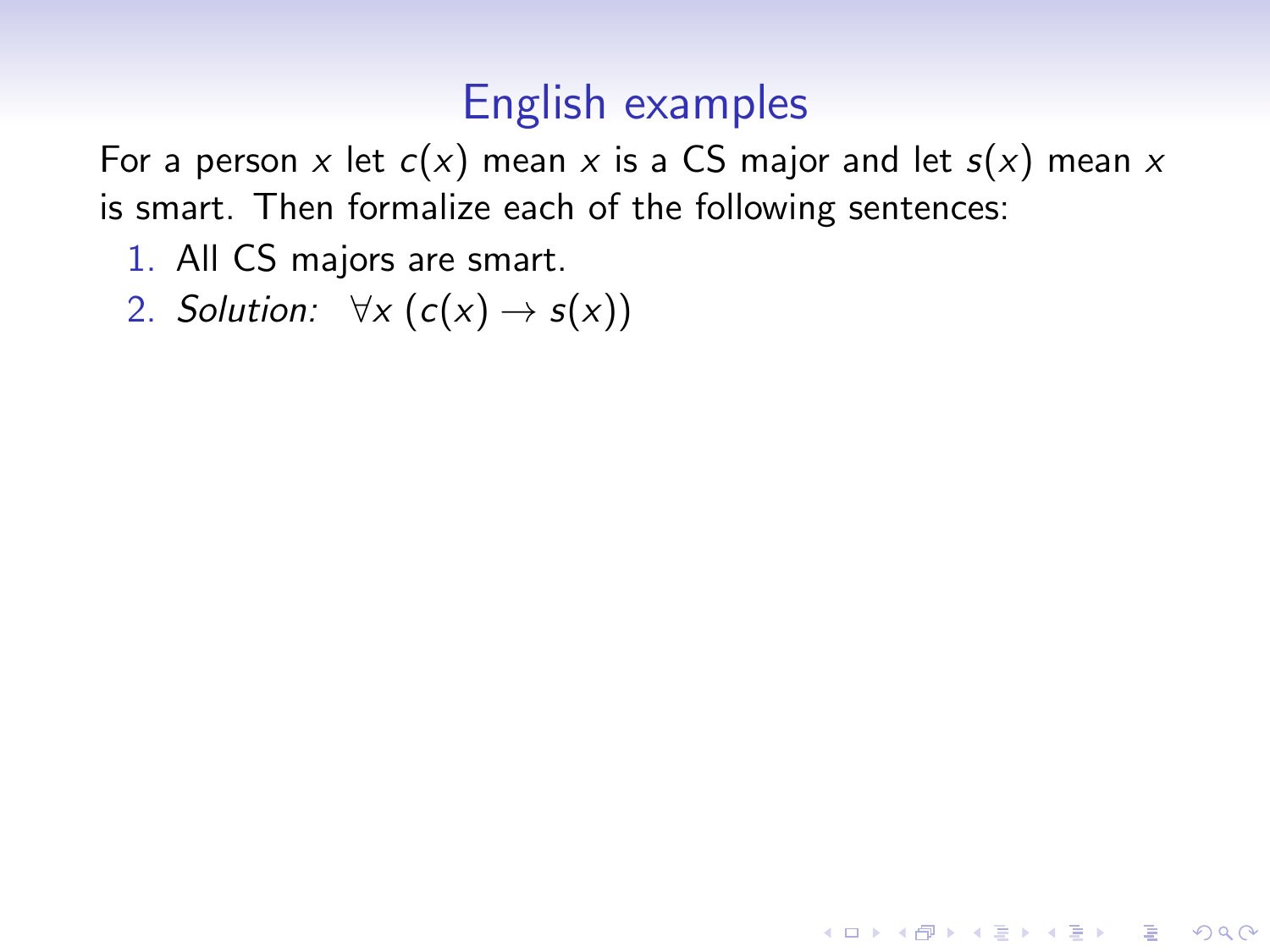For a person x let  $c(x)$  mean x is a CS major and let  $s(x)$  mean x is smart. Then formalize each of the following sentences:

- 1. All CS majors are smart.
- 2. Solution:  $\forall x (c(x) \rightarrow s(x))$
- 3. Every CS major is smart.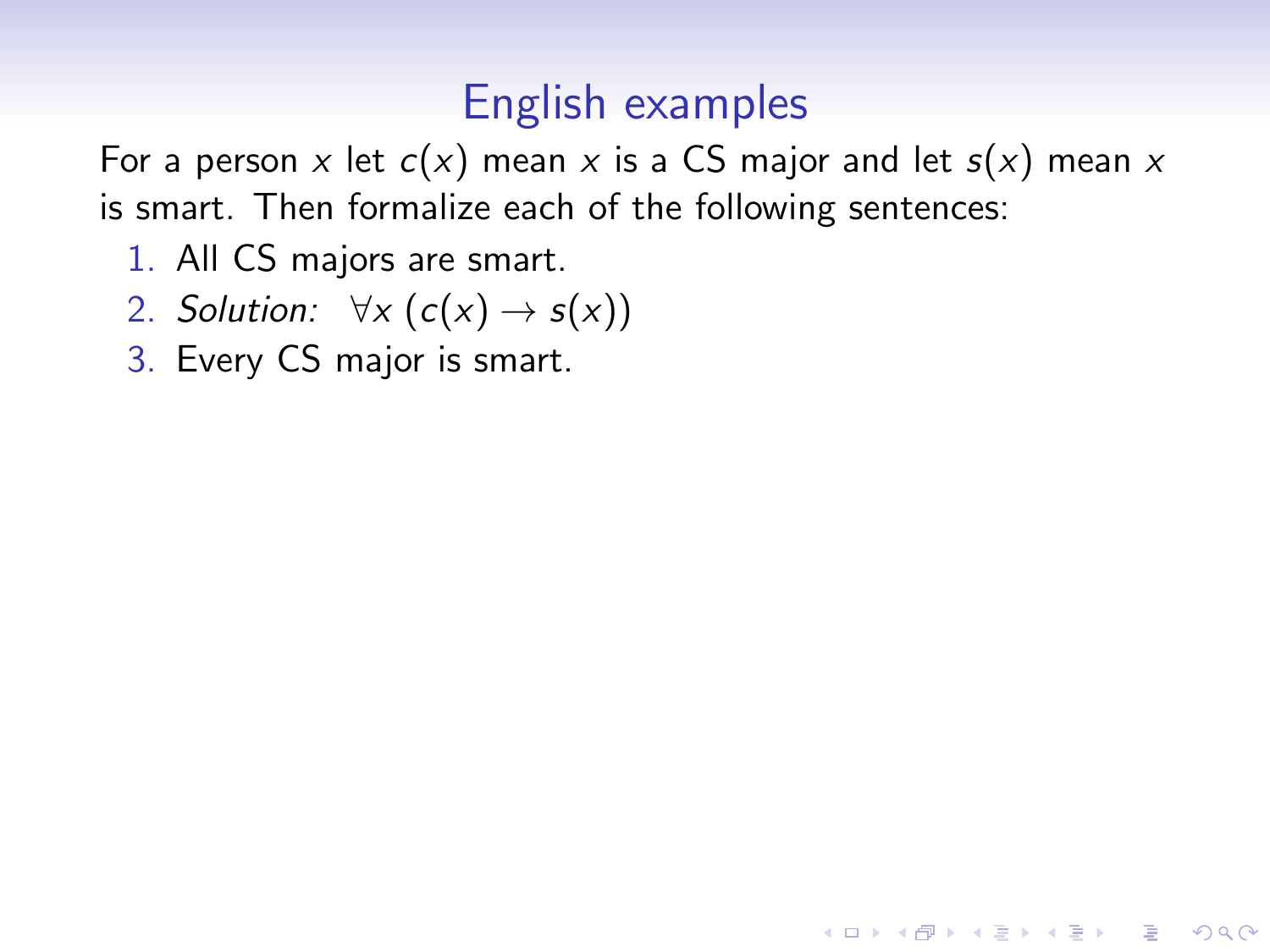For a person x let  $c(x)$  mean x is a CS major and let  $s(x)$  mean x is smart. Then formalize each of the following sentences:

- 1. All CS majors are smart.
- 2. Solution:  $\forall x (c(x) \rightarrow s(x))$
- 3. Every CS major is smart.
- 4. Solution:  $\forall x (c(x) \rightarrow s(x))$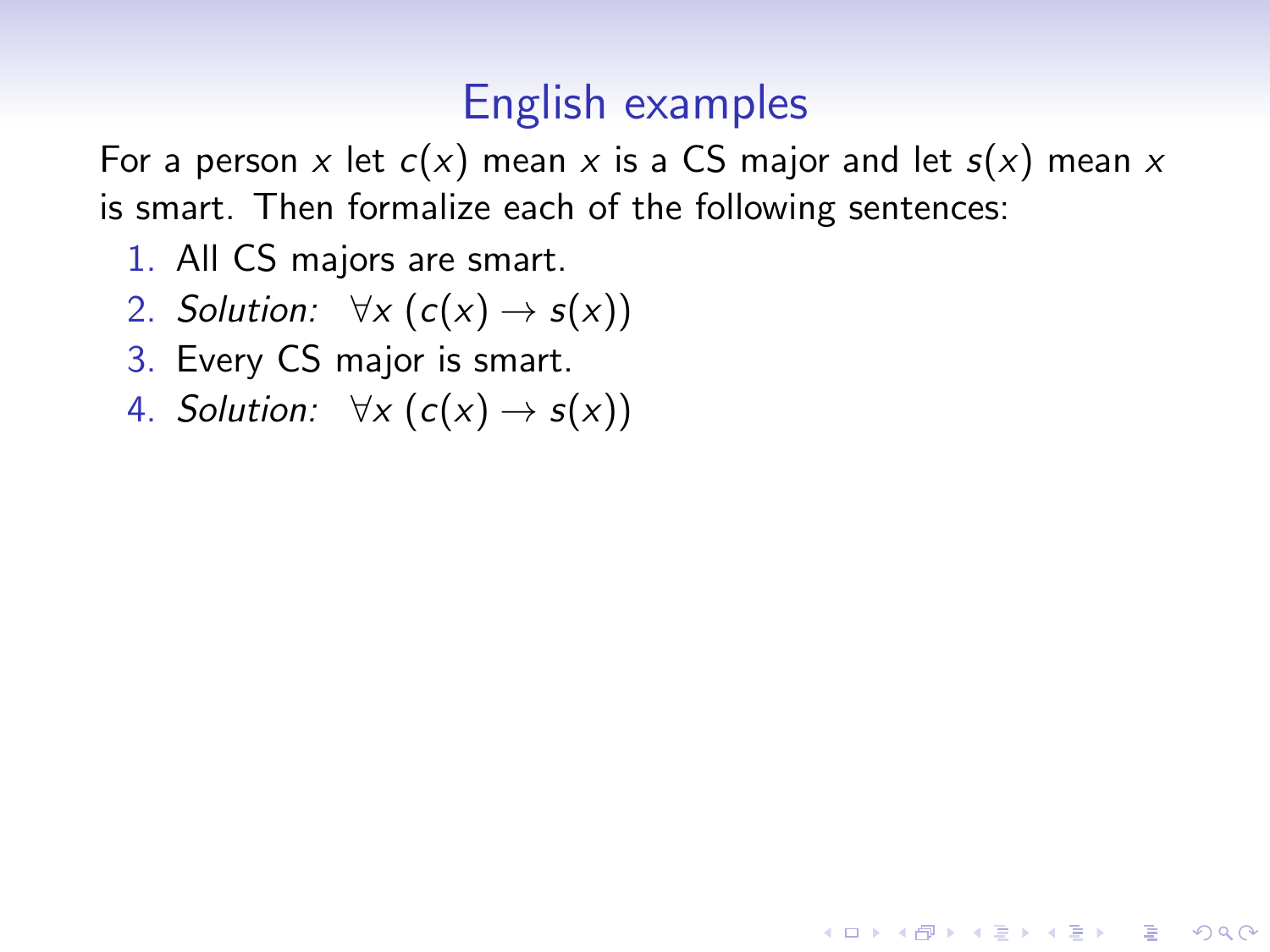For a person x let  $c(x)$  mean x is a CS major and let  $s(x)$  mean x is smart. Then formalize each of the following sentences:

- 1. All CS majors are smart.
- 2. Solution:  $\forall x (c(x) \rightarrow s(x))$
- 3. Every CS major is smart.
- 4. Solution:  $\forall x (c(x) \rightarrow s(x))$
- 5. Only CS majors are smart.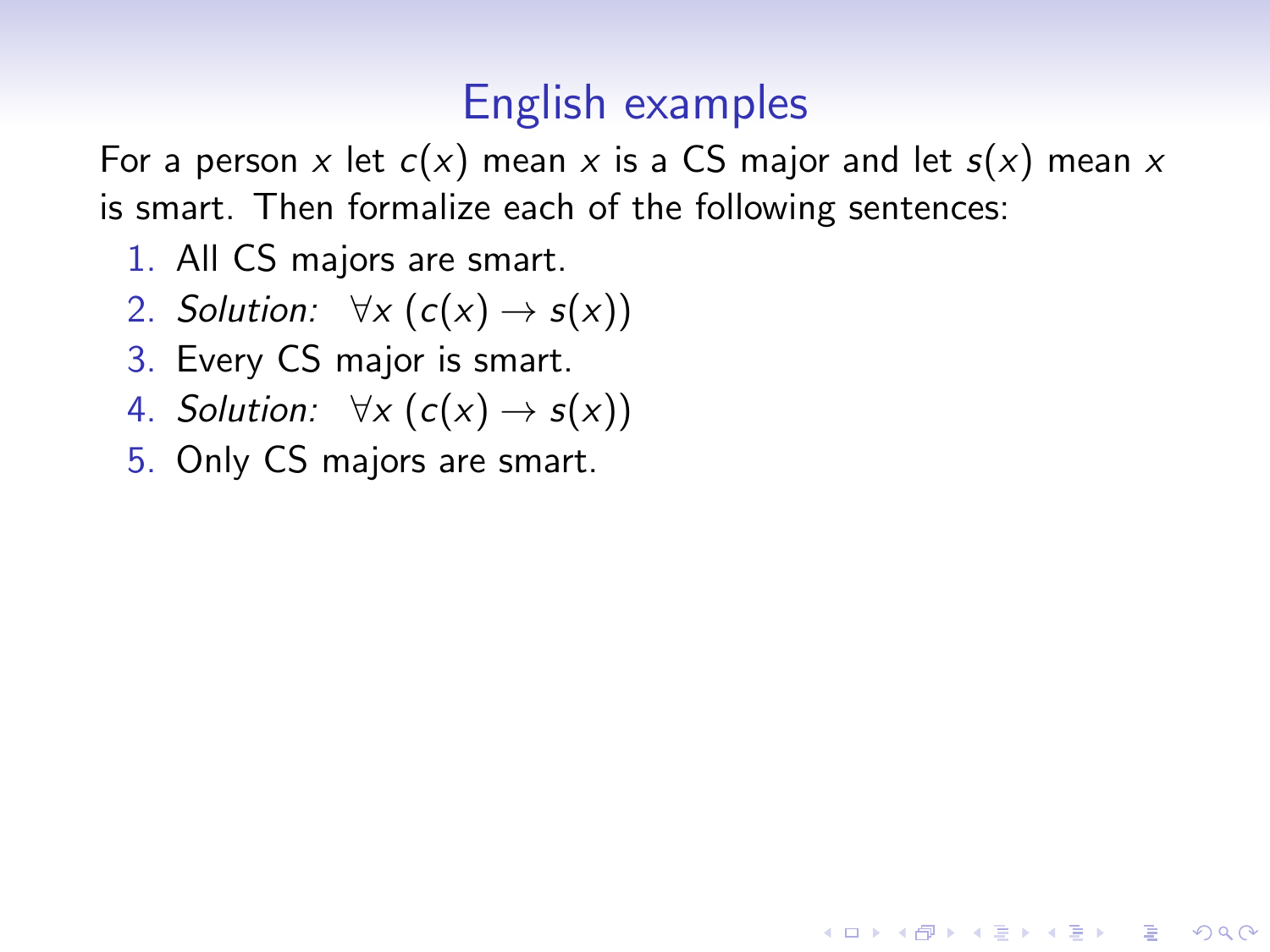For a person x let  $c(x)$  mean x is a CS major and let  $s(x)$  mean x is smart. Then formalize each of the following sentences:

- 1. All CS majors are smart.
- 2. Solution:  $\forall x (c(x) \rightarrow s(x))$
- 3. Every CS major is smart.
- 4. Solution:  $\forall x (c(x) \rightarrow s(x))$
- 5. Only CS majors are smart.
- 6. Solution:  $\forall x (s(x) \rightarrow c(x))$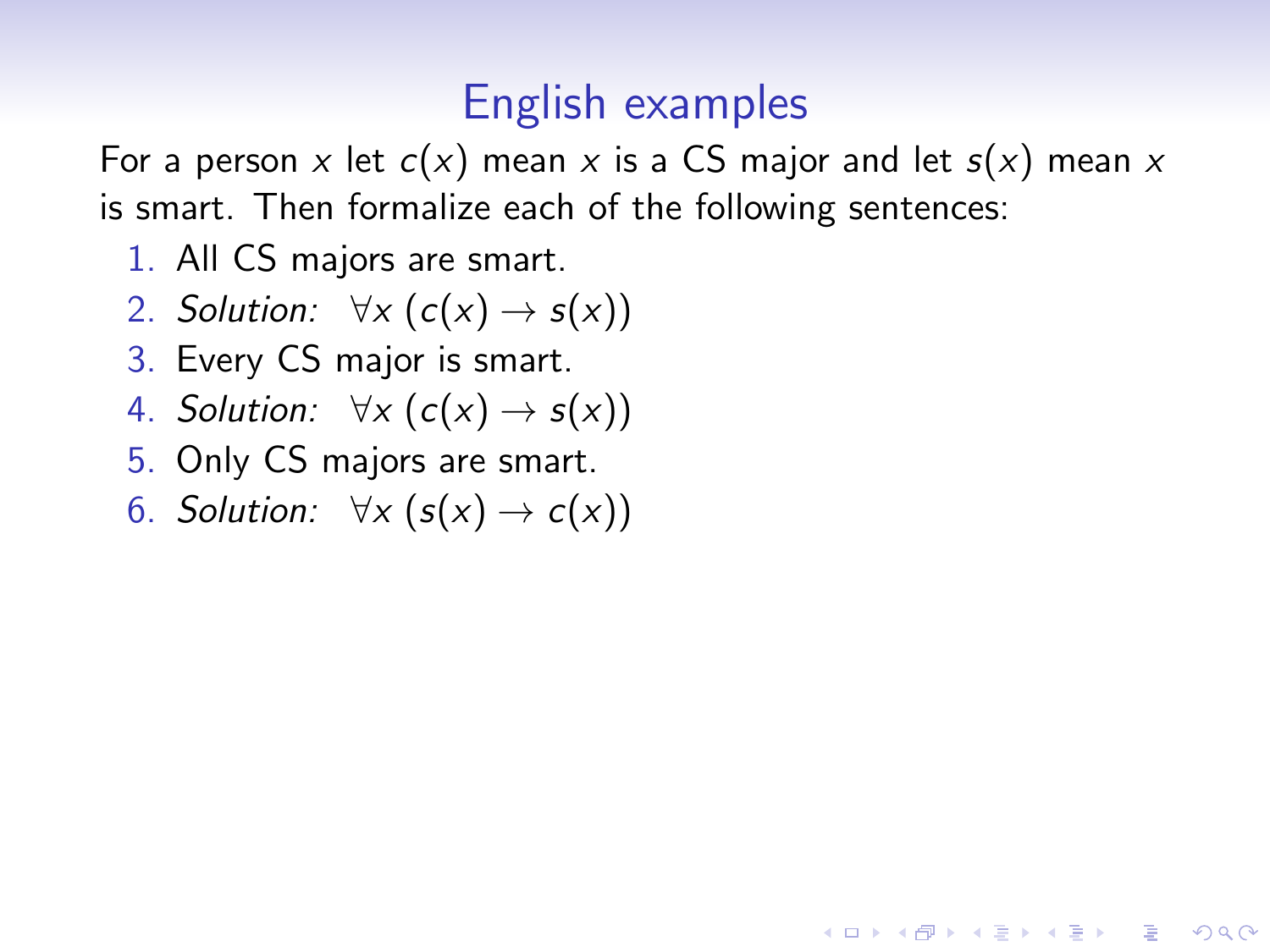For a person x let  $c(x)$  mean x is a CS major and let  $s(x)$  mean x is smart. Then formalize each of the following sentences:

- 1. All CS majors are smart.
- 2. Solution:  $\forall x (c(x) \rightarrow s(x))$
- 3. Every CS major is smart.
- 4. Solution:  $\forall x (c(x) \rightarrow s(x))$
- 5. Only CS majors are smart.
- 6. Solution:  $\forall x (s(x) \rightarrow c(x))$
- 7. Some CS majors are smart.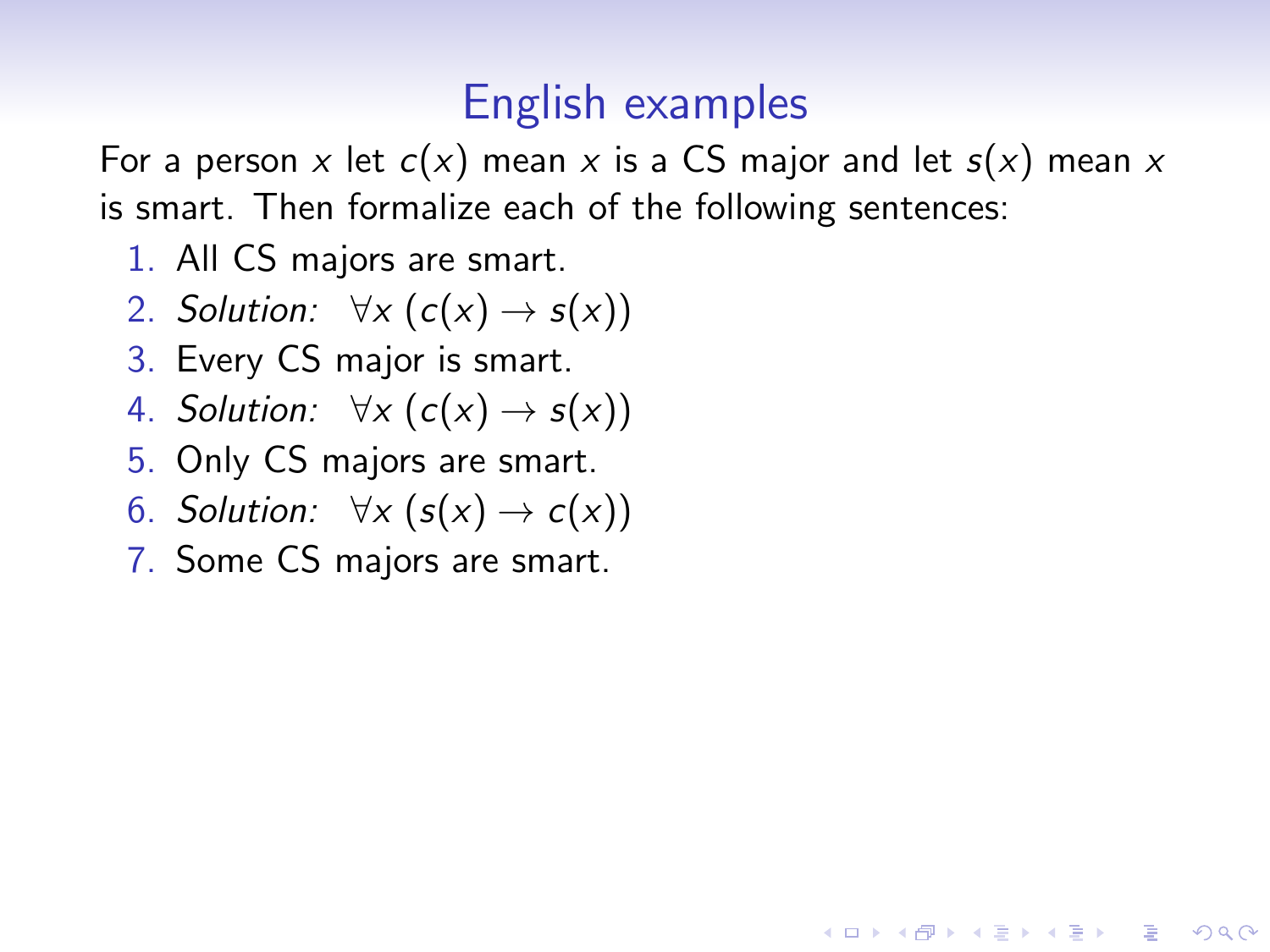For a person x let  $c(x)$  mean x is a CS major and let  $s(x)$  mean x is smart. Then formalize each of the following sentences:

- 1. All CS majors are smart.
- 2. Solution:  $\forall x (c(x) \rightarrow s(x))$
- 3. Every CS major is smart.
- 4. Solution:  $\forall x (c(x) \rightarrow s(x))$
- 5. Only CS majors are smart.
- 6. Solution:  $\forall x (s(x) \rightarrow c(x))$
- 7. Some CS majors are smart.
- 8. Solution:  $\exists x (c(x) \wedge s(x))$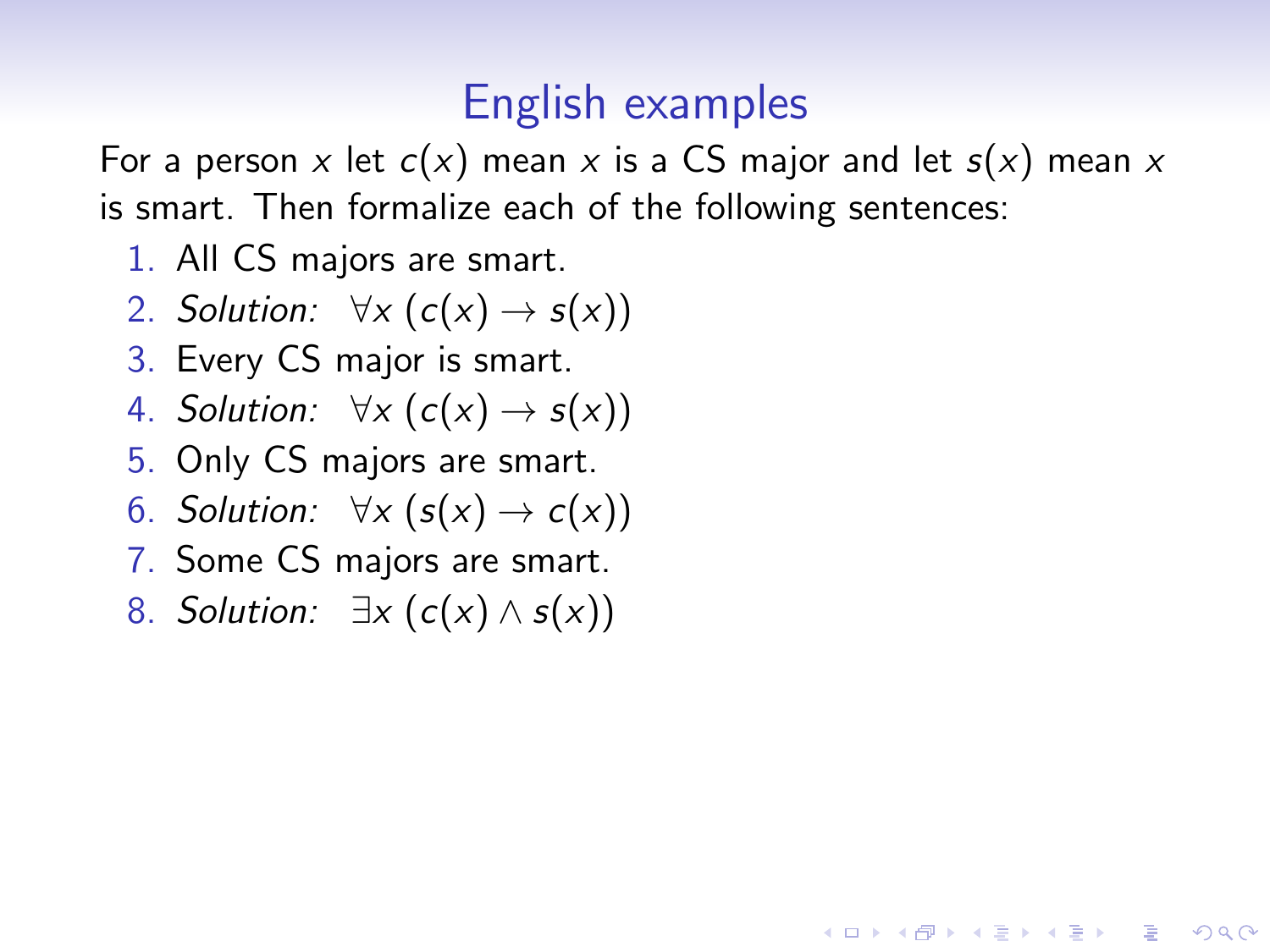For a person x let  $c(x)$  mean x is a CS major and let  $s(x)$  mean x is smart. Then formalize each of the following sentences:

- 1. All CS majors are smart.
- 2. Solution:  $\forall x (c(x) \rightarrow s(x))$
- 3. Every CS major is smart.
- 4. Solution:  $\forall x (c(x) \rightarrow s(x))$
- 5. Only CS majors are smart.
- 6. Solution:  $\forall x (s(x) \rightarrow c(x))$
- 7. Some CS majors are smart.
- 8. Solution:  $\exists x (c(x) \wedge s(x))$
- 9. There is a CS major that is smart.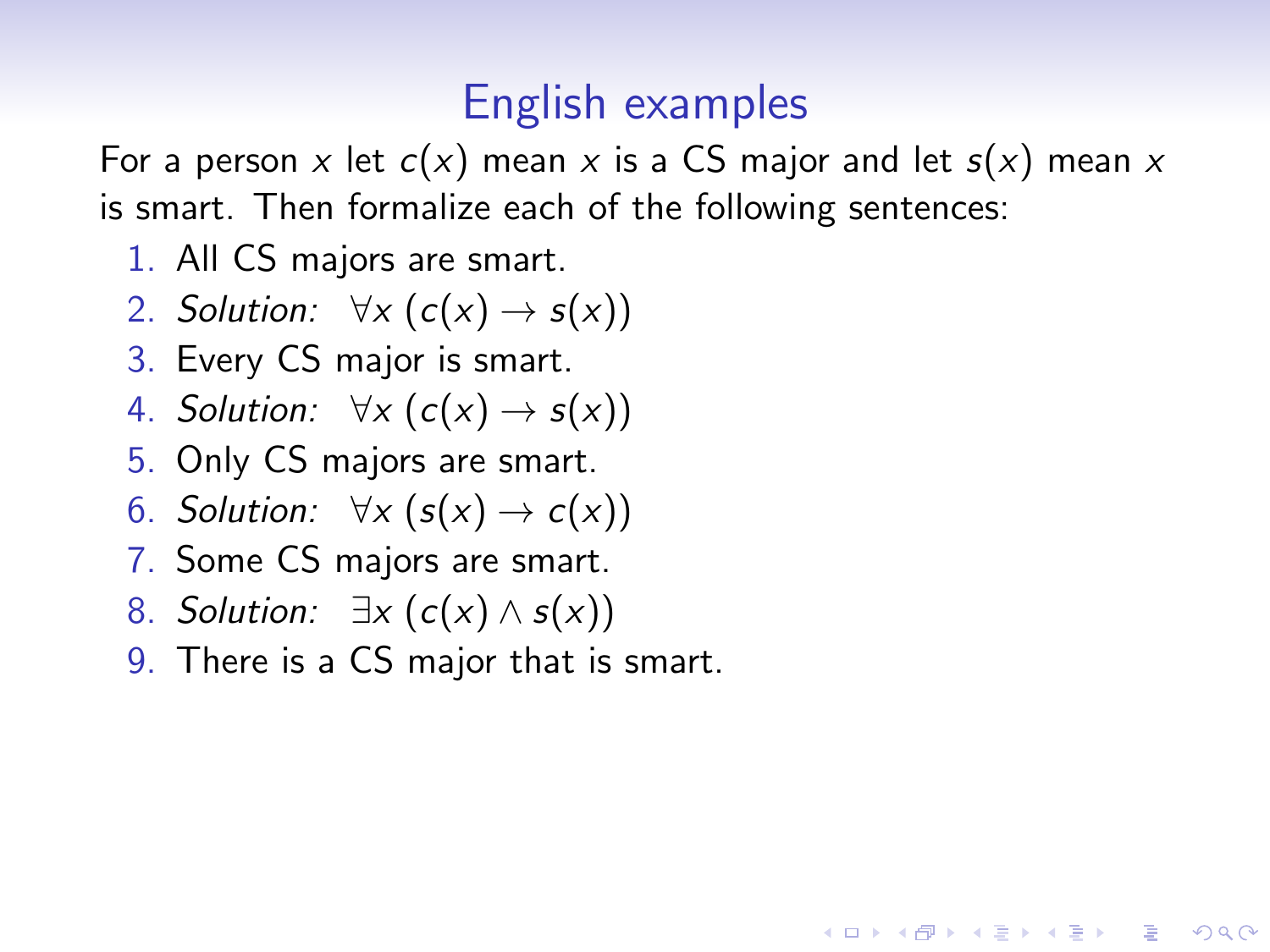For a person x let  $c(x)$  mean x is a CS major and let  $s(x)$  mean x is smart. Then formalize each of the following sentences:

- 1. All CS majors are smart.
- 2. Solution:  $\forall x (c(x) \rightarrow s(x))$
- 3. Every CS major is smart.
- 4. Solution:  $\forall x (c(x) \rightarrow s(x))$
- 5. Only CS majors are smart.
- 6. Solution:  $\forall x (s(x) \rightarrow c(x))$
- 7. Some CS majors are smart.
- 8. Solution:  $\exists x (c(x) \wedge s(x))$
- 9. There is a CS major that is smart.
- 10. Solution:  $\exists x (c(x) \wedge s(x))$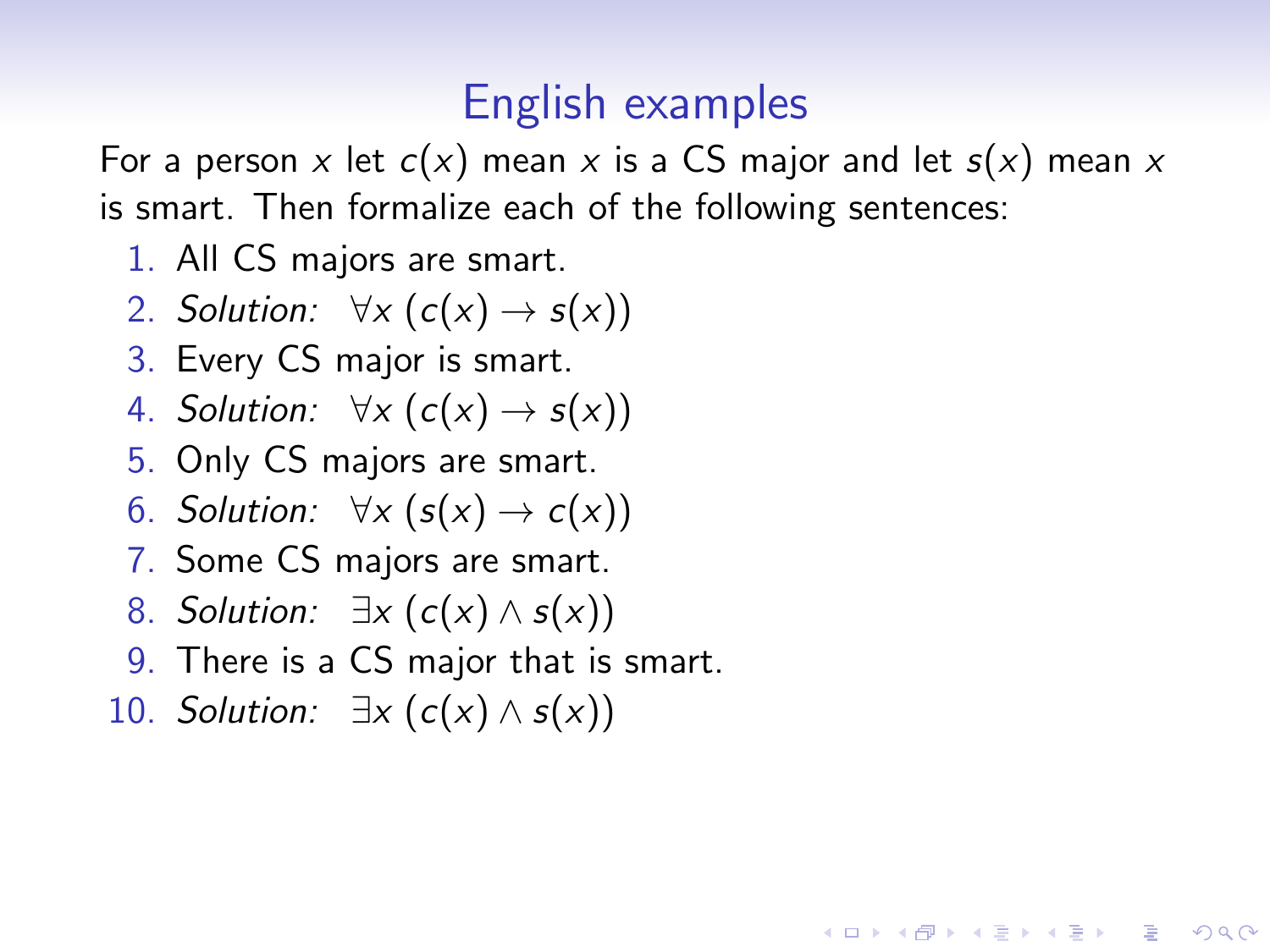For a person x let  $c(x)$  mean x is a CS major and let  $s(x)$  mean x is smart. Then formalize each of the following sentences:

- 1. All CS majors are smart.
- 2. Solution:  $\forall x (c(x) \rightarrow s(x))$
- 3. Every CS major is smart.
- 4. Solution:  $\forall x (c(x) \rightarrow s(x))$
- 5. Only CS majors are smart.
- 6. Solution:  $\forall x (s(x) \rightarrow c(x))$
- 7. Some CS majors are smart.
- 8. Solution:  $\exists x (c(x) \wedge s(x))$
- 9. There is a CS major that is smart.
- 10. Solution:  $\exists x (c(x) \wedge s(x))$
- 11. No CS major is smart.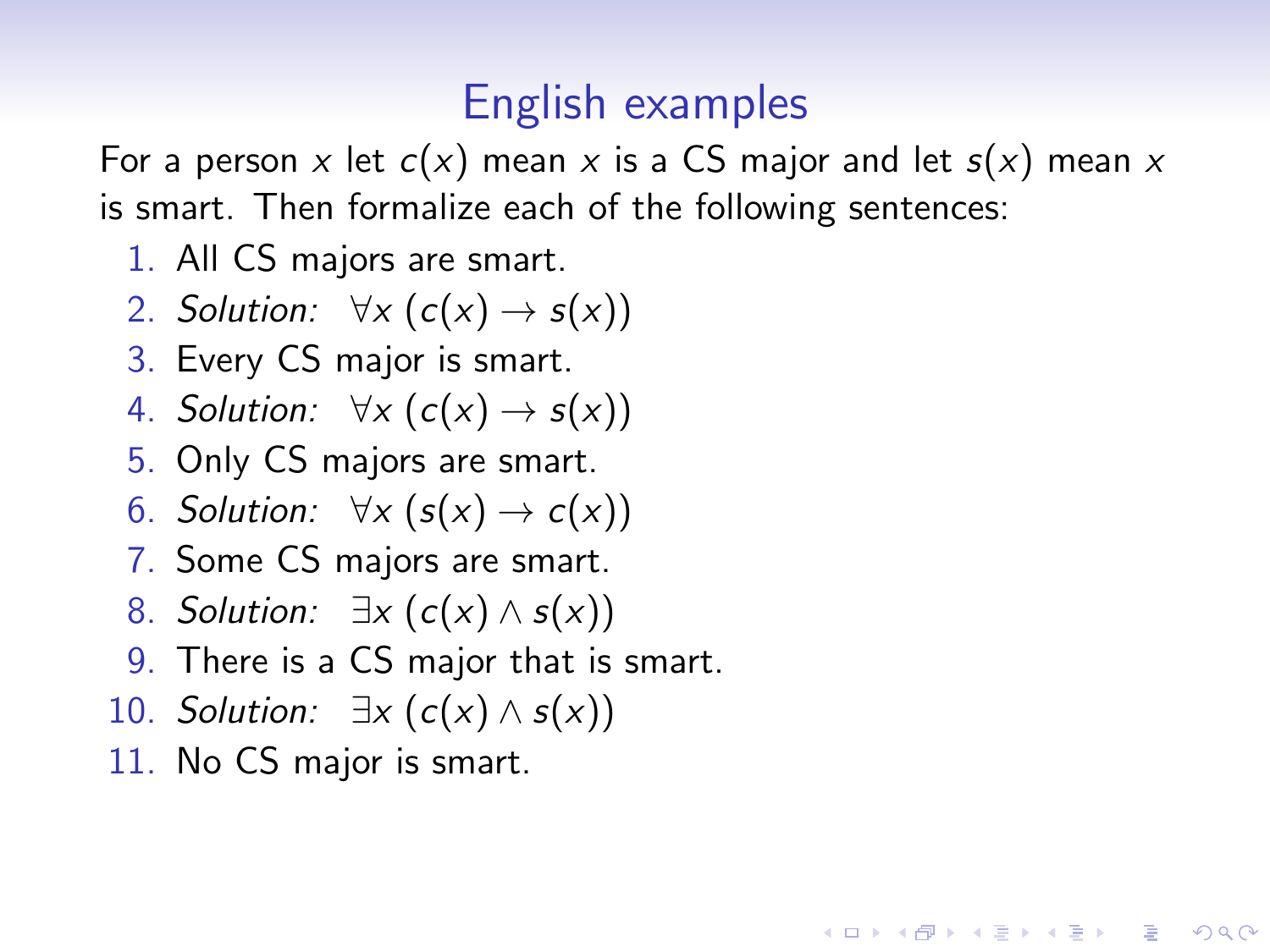<span id="page-25-0"></span>For a person x let  $c(x)$  mean x is a CS major and let  $s(x)$  mean x is smart. Then formalize each of the following sentences:

- 1. All CS majors are smart.
- 2. Solution:  $\forall x (c(x) \rightarrow s(x))$
- 3. Every CS major is smart.
- 4. Solution:  $\forall x (c(x) \rightarrow s(x))$
- 5. Only CS majors are smart.
- 6. Solution:  $\forall x (s(x) \rightarrow c(x))$
- 7. Some CS majors are smart.
- 8. Solution:  $\exists x (c(x) \wedge s(x))$
- 9. There is a CS major that is smart.
- 10. Solution:  $\exists x (c(x) \wedge s(x))$
- 11. No CS major is smart.
- 12. Solution:  $\forall x (c(x) \rightarrow \neg s(x)) \equiv \neg \exists x (c(x) \land s(x))$

**KORKAR KERKER SAGA**